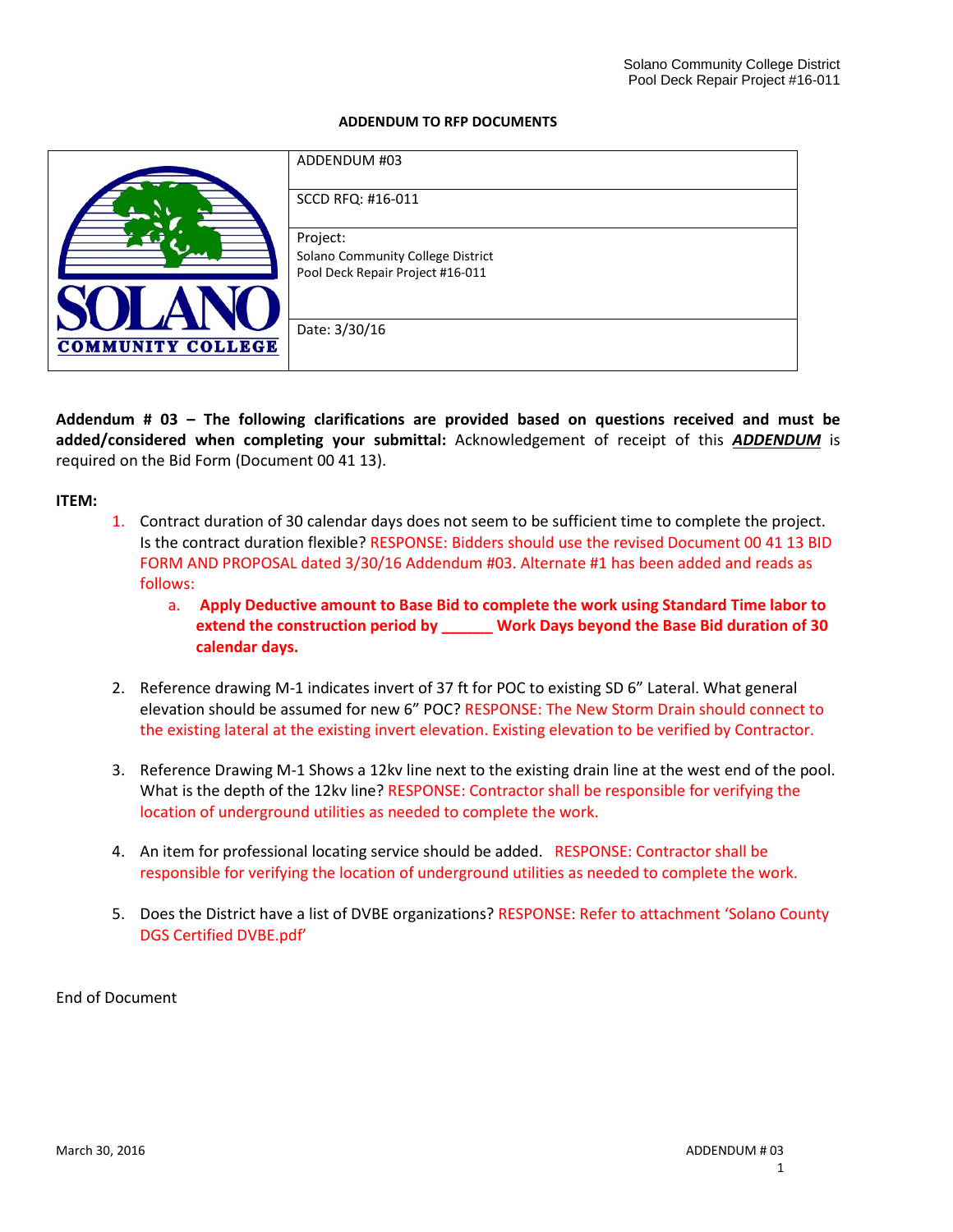# **BID FORM AND PROPOSAL**

To: Governing Board of Solano Community College District ("District" or "Owner")

From:

(Proper Name of Bidder)

The undersigned declares that the Contract Documents including, without limitation, the Notice to Bidders and the Instructions to Bidders have been read and agrees and proposes to furnish all necessary labor, materials, and equipment to perform and furnish all work in accordance with the terms and conditions of the Contract Documents, including, without limitation, the Drawings and Specifications of Bid No. 16-011.

## PROJECT: **POOL DECK REPAIR PROJECT**

("Project" or "Contract") and will accept in full payment for that Work the following total lump sum amount, all taxes included:

|                 | dollars<br>aoı | - 12 |
|-----------------|----------------|------|
| <b>BASE BID</b> |                |      |

*Deductive Alternate:*

*Alternate #1*

| Deductive                                                                                                                                                                                         | dollars |  |
|---------------------------------------------------------------------------------------------------------------------------------------------------------------------------------------------------|---------|--|
| Apply Deductive amount to Base Bid to complete the work using Standard Time<br>labor to extend the construction period by ________ Work Days beyond the Base<br>Bid duration of 30 calendar days. |         |  |

*Descriptions of alternates are primarily scope definitions and do not necessarily detail the full range of materials and processes needed to complete the construction.*

**BID FORM AND PROPOSAL**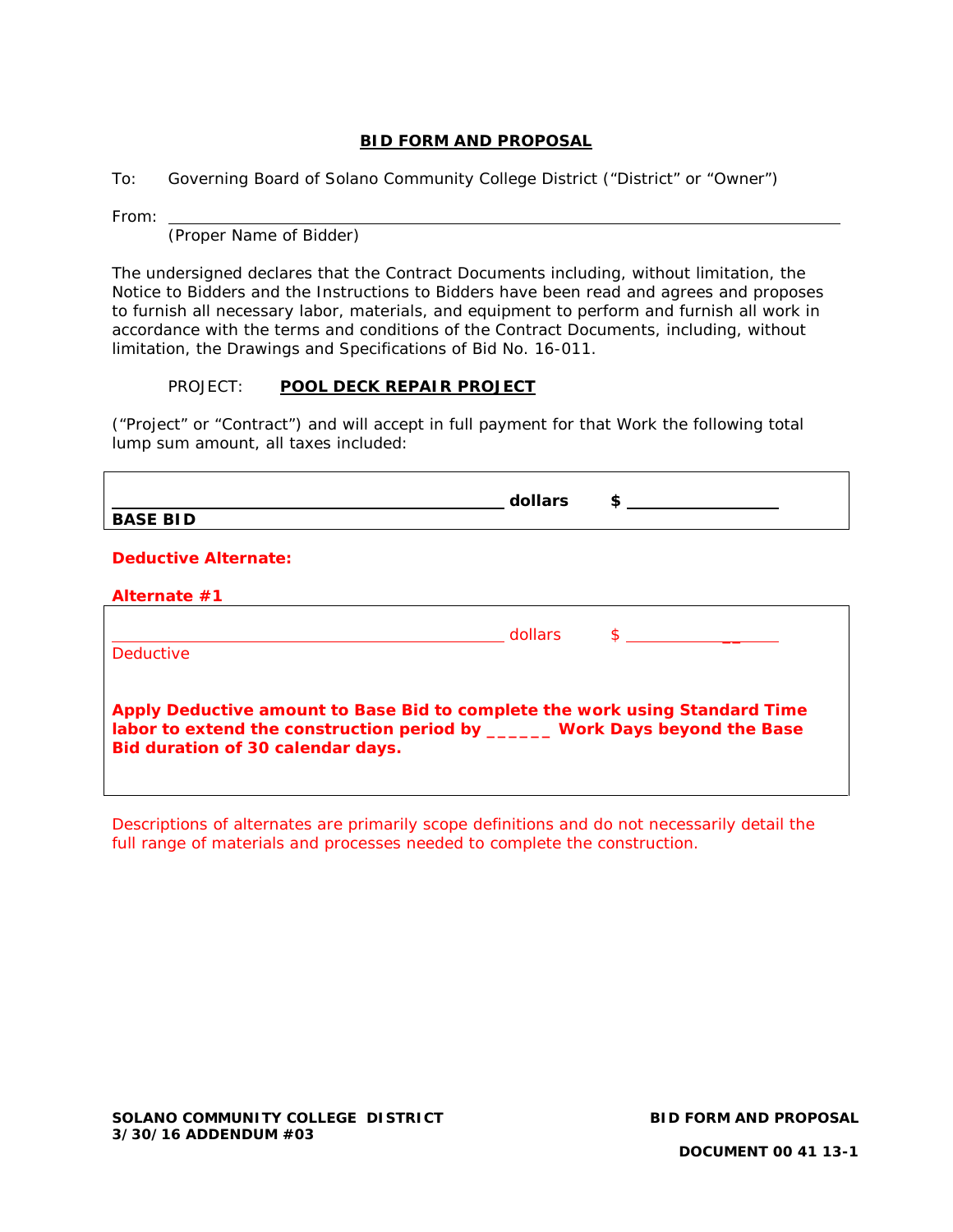## 1. **Allowance. The Bidder's Base Bid shall include a ten percent (10%) allowance for owner controlled unforeseen items.**

The above allowance shall only be allocated for unforeseen items relating to the Work. Contractor shall not bill for or be due any portion of this allowance unless the District has identified specific work, Contractor has submitted a price for that work or the District has proposed a price for that work, the District has accepted the cost for that work, and the District has prepared a change order incorporating that work. Contractor hereby authorizes the District to execute a unilateral deductive change order at or near the end of the Project for all or any portion of the allowance not allocated.

- 2. The undersigned has reviewed the Work outlined in the Contract Documents and fully understands the scope of Work required in this Proposal, understands the construction and project management function(s) is described in the Contract Documents, and that each Bidder who is awarded a contract shall be in fact a prime contractor, not a subcontractor, to the District, and agrees that its Proposal, if accepted by the District, will be the basis for the Bidder to enter into a contract with the District in accordance with the intent of the Contract Documents.
- 3. The undersigned has notified the District in writing of any discrepancies or omissions or of any doubt, questions, or ambiguities about the meaning of any of the Contract Documents, and has contacted the Construction Manager before bid date to verify the issuance of any clarifying Addenda.
- 4. The undersigned agrees to commence work under this Contract on the date established in the Contract Documents and to complete all work within the time specified in the Contract Documents.
- 5. The liquidated damages clause of the General Conditions and Agreement is hereby acknowledged.
- 6. It is understood that the District reserves the right to reject this bid and that the bid shall remain open to acceptance and is irrevocable for a period of ninety (90) days.
- 7. The following documents are attached hereto:
	- Bid Bond on the District's form or other security
	- Designated Subcontractors List
	- Site-Visit Certification
	- Noncollusion Declaration
	- Iran Contracting Act Certification **[IF CONTRACT VALUE IS \$1,000,000 OR MORE]**

**BID FORM AND PROPOSAL**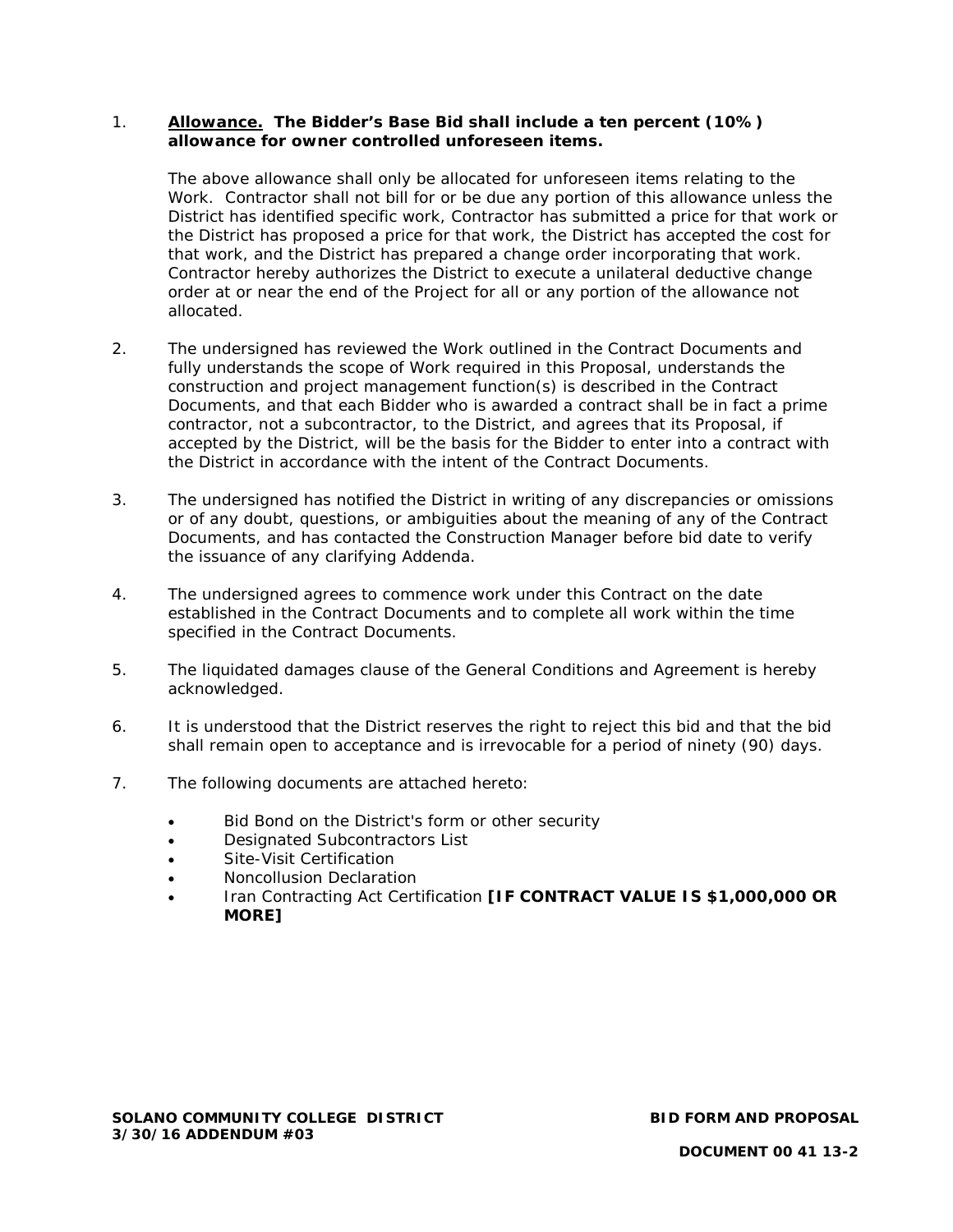8. Receipt and acceptance of the following addenda is hereby acknowledged:

- 9. Bidder acknowledges that the license required for performance of the Work is a **B,C8***, C-61/D-6 and/or C-8 (per Addendum #01)* license.
- 10. The undersigned hereby certifies that Bidder is able to furnish labor that can work in harmony with all other elements of labor employed or to be employed on the Work.
- 11. Bidder specifically acknowledges and understands that if it is awarded the Contract, that it shall perform the Work of the Project while complying with all requirements of the Department of Industrial Relations.
- 12. The Bidder represents that it is competent, knowledgeable, and has special skills with respect to the nature, extent, and inherent conditions of the Work to be performed. Bidder further acknowledges that there are certain peculiar and inherent conditions existent in the construction of the Work that may create, during the Work, unusual or peculiar unsafe conditions hazardous to persons and property.
- 13. Bidder expressly acknowledges that it is aware of such peculiar risks and that it has the skill and experience to foresee and to adopt protective measures to adequately and safely perform the Work with respect to such hazards.
- 14. Bidder expressly acknowledges that it is aware that if a false claim is knowingly submitted (as the terms "claim" and "knowingly" are defined in the California False Claims Act, Cal. Gov. Code, §12650 et seq.), the District will be entitled to civil remedies set forth in the California False Claim Act. It may also be considered fraud and the Contractor may be subject to criminal prosecution.
- 15. The undersigned Bidder certifies that it is, at the time of bidding, and shall be throughout the period of the contract, licensed by the State of California to do the type of work required under the terms of the Contract Documents and registered as a public works contractor with the Department of Industrial Relations. Bidder further certifies that it is regularly engaged in the general class and type of work called for in the Contract Documents.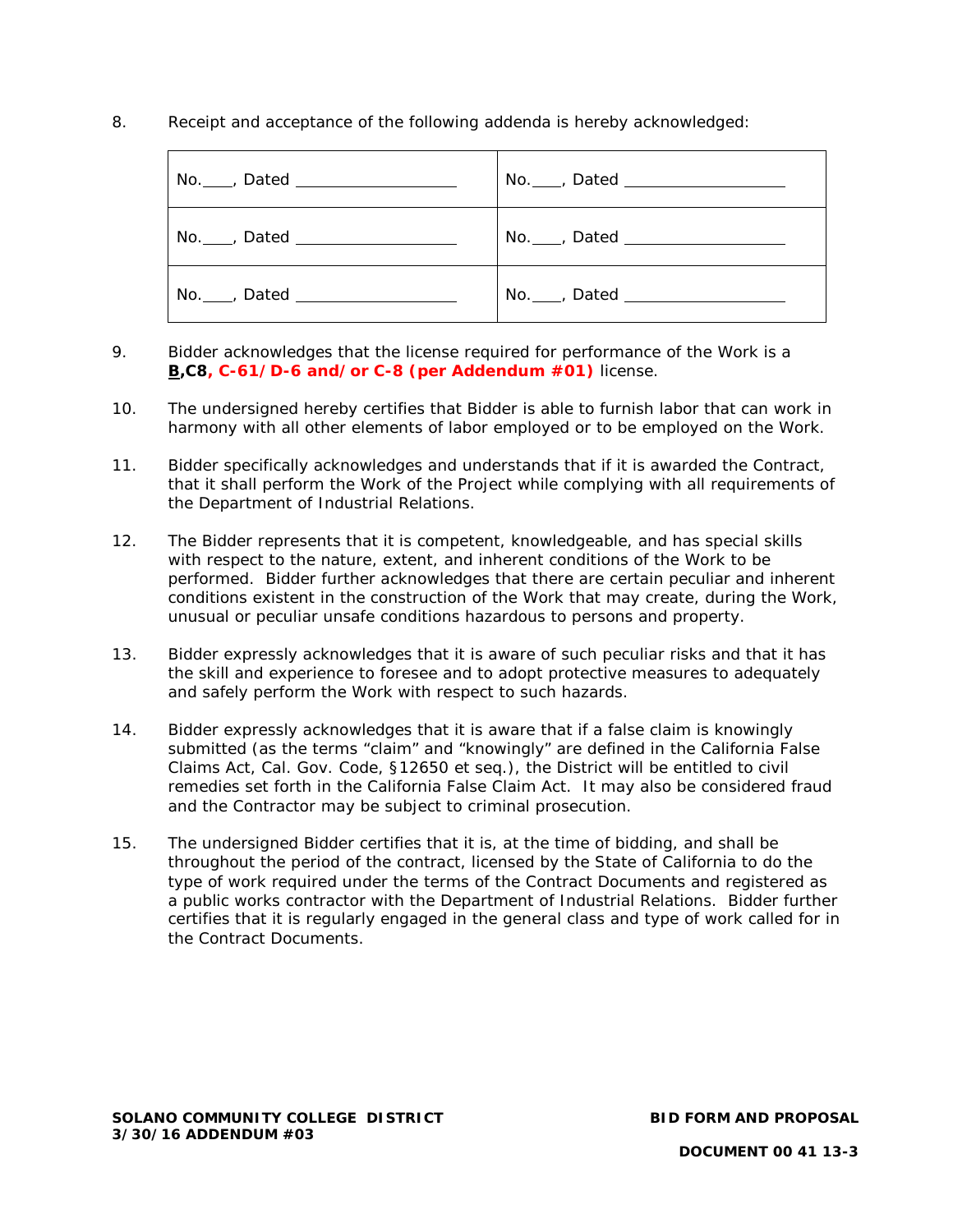Furthermore, Bidder hereby certifies to the District that all representations, certifications, and statements made by Bidder, as set forth in this bid form, are true and correct and are made under penalty of perjury.

| Name of Bidder Name of Bidder Name of Bidder Name of Bidder Name of Bidder Name of Bidder Name of Bidder Name of Bidder Name of Bidder Name of Bidder Name of Bidder Name of Bidder Name of Bidder Name of Bidder Name of Bidd |  |  |                                                                                             |  |  |  |  |  |  |
|--------------------------------------------------------------------------------------------------------------------------------------------------------------------------------------------------------------------------------|--|--|---------------------------------------------------------------------------------------------|--|--|--|--|--|--|
|                                                                                                                                                                                                                                |  |  |                                                                                             |  |  |  |  |  |  |
|                                                                                                                                                                                                                                |  |  |                                                                                             |  |  |  |  |  |  |
|                                                                                                                                                                                                                                |  |  |                                                                                             |  |  |  |  |  |  |
|                                                                                                                                                                                                                                |  |  |                                                                                             |  |  |  |  |  |  |
|                                                                                                                                                                                                                                |  |  |                                                                                             |  |  |  |  |  |  |
|                                                                                                                                                                                                                                |  |  |                                                                                             |  |  |  |  |  |  |
|                                                                                                                                                                                                                                |  |  |                                                                                             |  |  |  |  |  |  |
|                                                                                                                                                                                                                                |  |  |                                                                                             |  |  |  |  |  |  |
|                                                                                                                                                                                                                                |  |  | Contractor's License No(s): No.: _________ Class: ______________ Expiration Date: _________ |  |  |  |  |  |  |
|                                                                                                                                                                                                                                |  |  | No.: __________ Class: _______________ Expiration Date: ___________                         |  |  |  |  |  |  |
|                                                                                                                                                                                                                                |  |  |                                                                                             |  |  |  |  |  |  |
| Public Works Contractor Registration No.: ____________                                                                                                                                                                         |  |  |                                                                                             |  |  |  |  |  |  |
| If Bidder is a corporation, affix corporate seal.                                                                                                                                                                              |  |  |                                                                                             |  |  |  |  |  |  |
|                                                                                                                                                                                                                                |  |  |                                                                                             |  |  |  |  |  |  |
|                                                                                                                                                                                                                                |  |  |                                                                                             |  |  |  |  |  |  |
|                                                                                                                                                                                                                                |  |  |                                                                                             |  |  |  |  |  |  |
|                                                                                                                                                                                                                                |  |  |                                                                                             |  |  |  |  |  |  |
|                                                                                                                                                                                                                                |  |  |                                                                                             |  |  |  |  |  |  |

END OF DOCUMENT